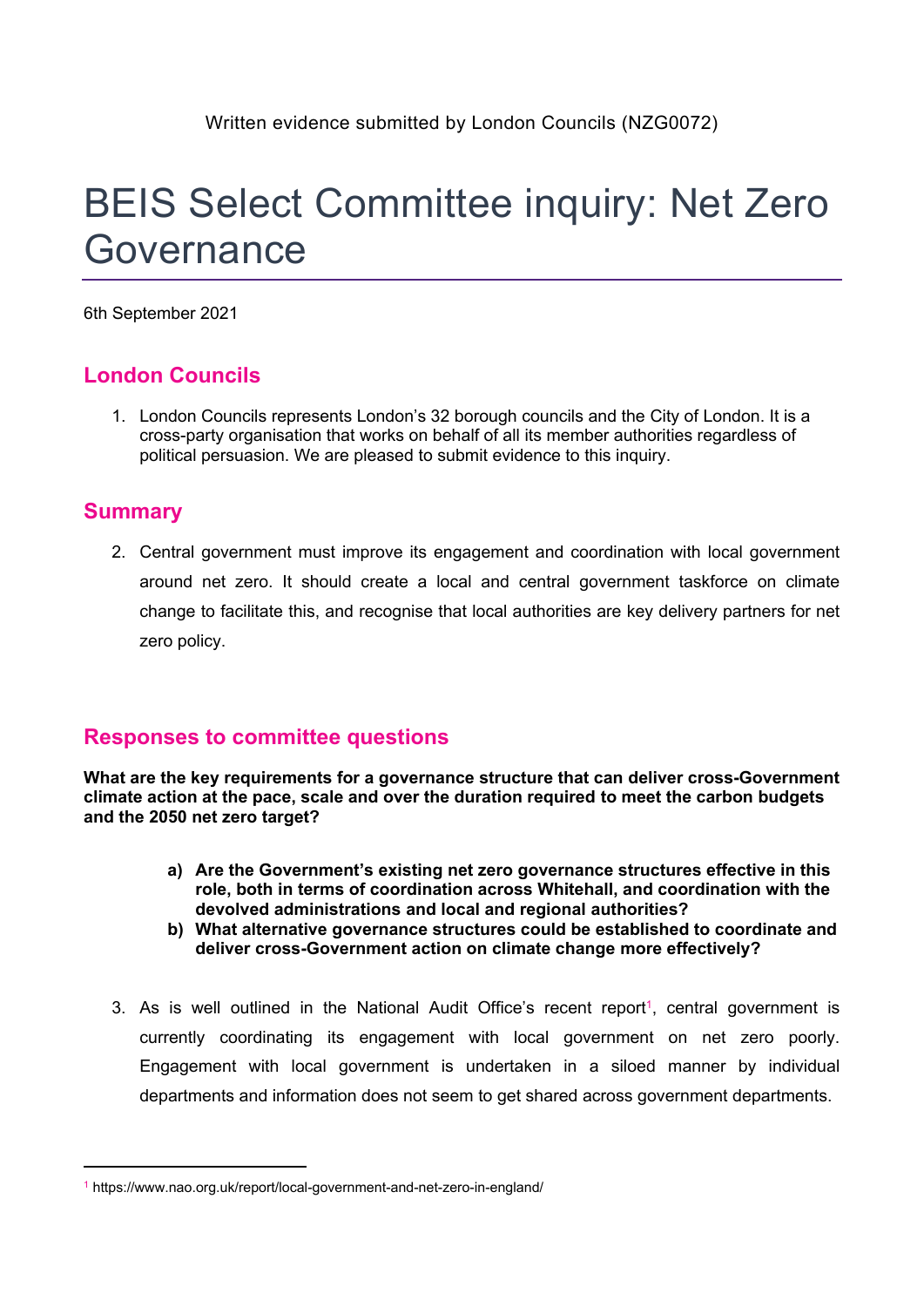- 4. Central government must introduce a cross-departmental approach to working with local authorities. A cross-departmental approach could create opportunities for more streamlined funding systems, saving money for the Exchequer as well as local authority time. Central government must also be clear that local authorities are key delivery partners for net zero policy.
- 5. We support the recommendation of the Local Government Association<sup>2</sup> that government should set up a joint, senior level, local and central government taskforce on climate change, with other key stakeholders involved.

#### **What governance structures would enable HM Treasury to give greater priority to the net zero target and the carbon budgets in its financial and economic decisions?**

#### **a. How could HMT better ensure that spending decisions contribute to achieving net zero in the long term?**

- 6. HMT should invest in understanding what level of funding and financing local authorities need to reach net zero: this is currently unknown, and it is a prerequisite for setting out a strategic, cost effective approach to reaching net zero by 2030. As part of this, HMT should cooperate with MHCLG to understand in particular the staff resourcing and skills that each authority will need to achieve net zero.
- 7. Central government should also consider how to simplify funding processes to reduce costs for local authorities and improve efficiency and thus value for money for taxpayers. HMT must play a key role in this.
- 8. Highly limited pots of money accessed via competitive funding process incur costs on local authorities, using a large amount of limited staff time to craft bids which can often be unsuccessful. Further, narrow windows for applications, or unreasonable timescales for the delivery of funded work, do not allow local authorities to strategically plan how to most effectively decarbonise their areas. All areas must reach net zero, so providing funds to limited local authorities is not only inefficient, but also hinders the national net zero effort.
- 9. We note that London boroughs have received funding from the Green Homes Grants (GHG), Social Housing Decarbonisation Fund and the Public Sector Decarbonisation Scheme.
- 10. The Committee will be familiar with concerns that have been raised around the GHG, particularly via the Environment Audit Committee. London boroughs – like other authorities – have faced significant challenges with the delivery of these funds. We note that recently the GHG Local Authority Delivery scheme phase 2 has faced significant delays in the Greater South East Energy Hub area: delivery was slated to start on 1<sup>st</sup> April, with a deadline of 1<sup>st</sup>

<sup>2</sup> [https://lga.moderngov.co.uk/documents/g4484/Public%20reports%20pack%2011th-Mar-](https://lga.moderngov.co.uk/documents/g4484/Public%20reports%20pack%2011th-Mar-2021%2014.15%20Executive%20Advisory%20Board.pdf?T=10)[2021%2014.15%20Executive%20Advisory%20Board.pdf?T=10](https://lga.moderngov.co.uk/documents/g4484/Public%20reports%20pack%2011th-Mar-2021%2014.15%20Executive%20Advisory%20Board.pdf?T=10)